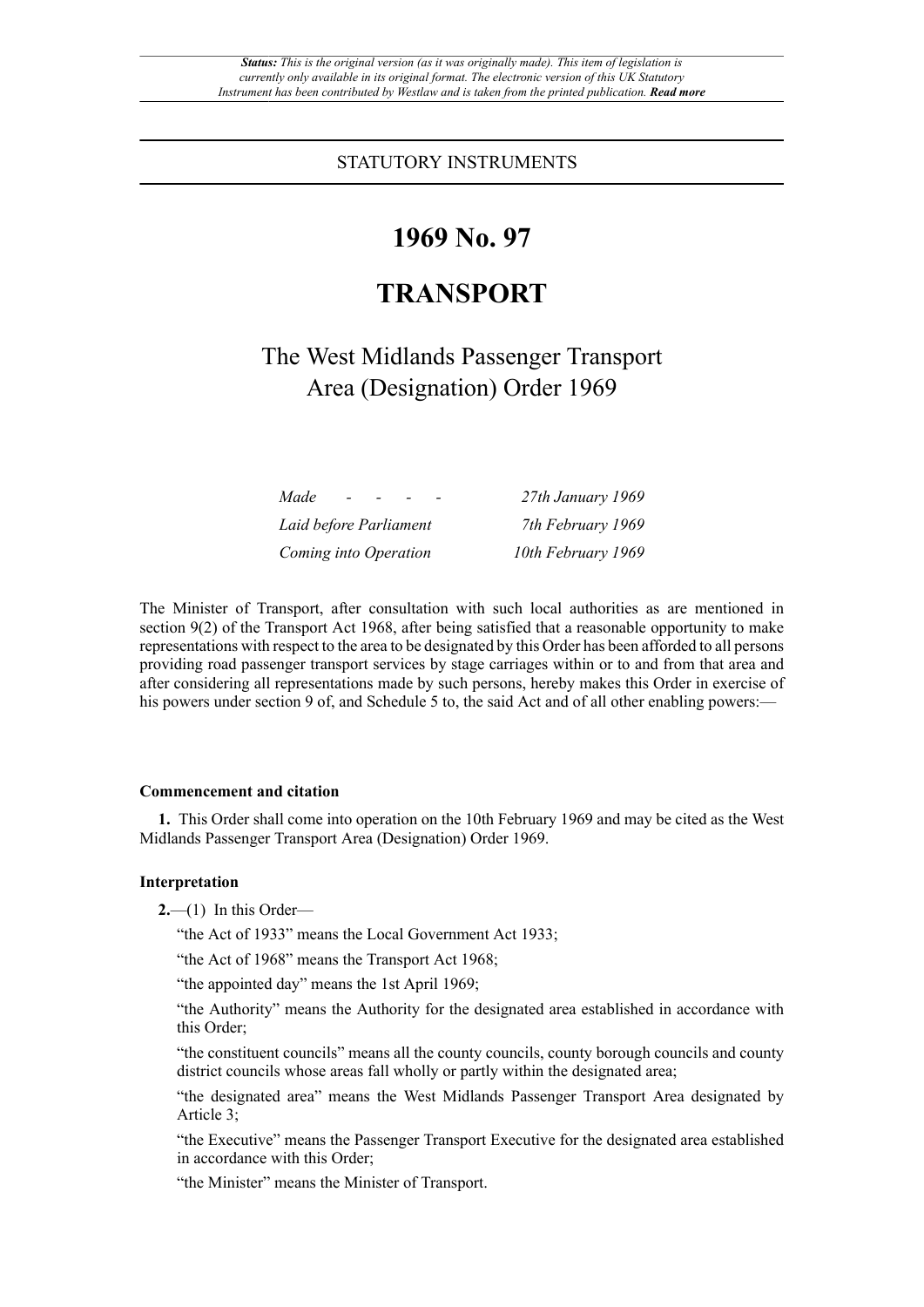- (2) Except where the context otherwise requires, in this Order—
	- (a) references to Articles and Schedules are references to the relevant Articles and Schedules of this Order, and
	- (b) references to any enactment shall be construed as references to that enactment as amended by or under any subsequent enactment.

(3) Any provision in this Order requiring or authorising any town clerk or clerk of a constituent council to do any act or thing shall be construed as a provision authorising that act or thing to be done by any deputy of his or by any officer or servant of his council duly authorised in that behalf by him or by his deputy.

(4) The Interpretation Act 1889 shall apply for the interpretation of this Order as it applies for the interpretation of an Act of Parliament.

#### **Designation of the West Midlands Passenger Transport Area**

**3.** The area described in Schedule 1 is hereby designated for the purposes of Part II of the Act of 1968 by the name of the West Midlands Passenger Transport Area.

### **Establishment of the Authority**

**4.**—(1) As from the appointed day, there shall be established in accordance with the following provisions of this Order a Passenger Transport Authority for the designated area which, subject to the provisions of the Act of 1968 and of this Order, shall consist of—

- (a) 24 members to be appointed by the constituent councils in accordance with the following provisions of this Order, and
- (b) such number of members as may be appointed by the Minister in accordance with paragraph 1 of Part I of Schedule 5 to the Act of 1968.

(2) The Authority shall be a body corporate by the name of the West Midlands Passenger Transport Authority and shall have perpetual succession and a common seal.

#### **Appointment and tenure of office of members of the Authority**

**5.**—(1) Subject to the provisions of this Order—

- (a) each constituent council named in column 1 of part I of Schedule 2 shall on or before the appointed day appoint such number of persons to be a member or members of the Authority as is specified in relation to that council in column 2 of the said Part I, and
- (b) the constituent councils in each of the groups of such councils which are specified in column 1 of Part II of Schedule 2 shall on or before the appointed day jointly appoint such number of persons to be a member or members of the Authority as is specified in relation to that group in column 2 of the said Part II.

(2) Subject to the provisions of this Order, each member of the Authority appointed under paragraph (1) of this Article or by the Minister on or before the appointed day shall come into office on the appointed day, and a member appointed by the Minister after that day but before the meeting mentioned in paragraph (3) of this Article shall come into office on such day as may be fixed by his appointment, and of the members appointed under paragraph (1) of this Article or by the Minister and holding office at the date of the said meeting—

- (a) 8 shall retire on the 31st May 1970,
- (b) 9 shall retire on the 31st May 1971, and
- (c) the remainder shall retire on 31st May 1972.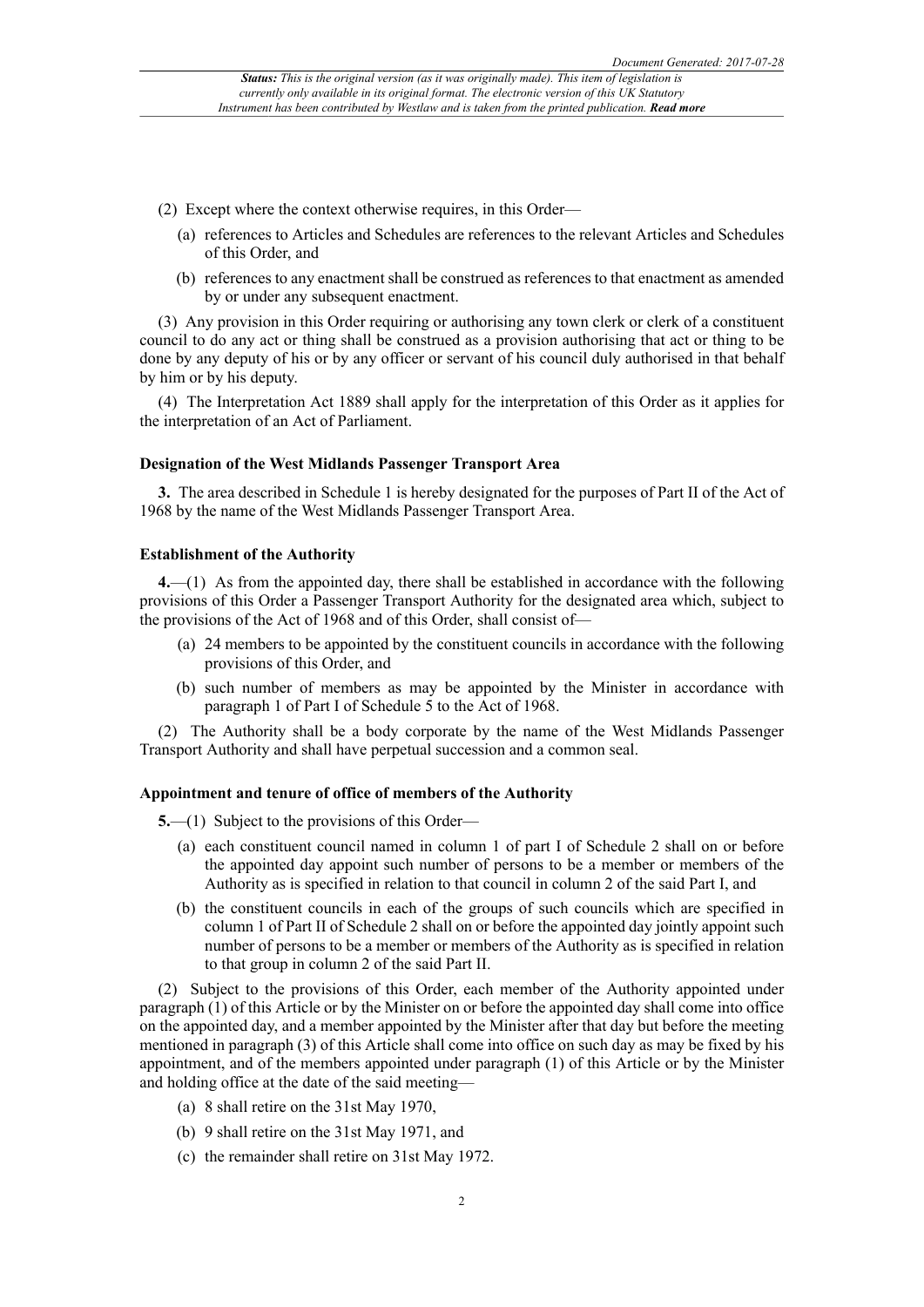(3) For the purposes of paragraph (2) of this Article, the members who are to hold office until the dates respectively specified in that paragraph shall be determined in default of agreement by lot at a meeting of the Authority within four months after the appointed day, the lots being drawn under the direction of the person presiding at the meeting.

(4) The five constituent councils named in column 2 of the Table in Part III of Schedule 2 shall also be entitled to appoint two members of the Authority by rotation in the manner specified in the said Part III over periods comprising five consecutive terms of office as member of the Authority.

(5) Subject to the provisions of this Order, every vacancy, other than a casual vacancy, arising in the office of a member of the Authority, whether appointed under any of the foregoing provisions of this Article (other than paragraph (4)) or under this paragraph or under any of the following provisions of this Article, shall be filled by the appointment, on or before the date on which that vacancy will occur, of a person to fill the vacancy and that appointment shall be made by the council or councils by whom the person vacating office was appointment or by the Minister if that person was appointed by him, and every person appointed under this paragraph shall come into office on the said date and shall continue in office for a period of three years from that date.

(6) Where for any reason the office of any member of the authority becomes vacant before the end of his term of office, the casual vacancy so arising—

- (a) shall, if the unexpired portion of his term of office is four months or more, be filled by the appointment under this paragraph of a new member, and
- (b) may be so filled in any other case,

and every appointment under this paragraph in respect of any such vacancy shall, subject to paragraph 5 of Part I of Schedule 5 to the Act of 1968, be made by the constituent council or councils by whom the member vacating office was appointed or, if he was appointed by the Minister, by the Minister.

(7) Subject to the provisions of the Act of 1968 and of this Order, a person appointed under paragraph (6) of this Article to fill a casual vacancy shall hold office so long only as the vacating member would have held office.

(8) Any member of the Authority shall, subject to the provisions of the Act of 1968 and of this Order, be eligible to be re-appointed as such a member for a further term of office beginning on or after the expiration of his current term.

(9) Notwithstanding anything contained in the foregoing provisions of this Article or in the provisions of Part III of Schedule 2, if a constituent council or group of councils have not been able to appoint a member or members of the Authority by the date on or before which they are required under those provisions to make that appointment, they may make that appointment as soon as practicable thereafter unless the Minister has previously made the appointment on behalf of that council or those councils under paragraph 5 of Part I of Schedule 5 to the Act of 1968. A person appointed to be a member by an appointment made under this paragraph shall come into office forthwith and shall hold office until the date on which he would have held office if he had been appointed by an appointment made on or before the date by which the appointment was required to be made as aforesaid.

(10) Where the Minister has under paragraph 5 of Part I of Schedule 5 to the Act of 1968 appointed a member or members of the Authority on behalf of any constituent council or councils, the member or members so appointed shall come into office on such date as may be fixed by that appointment and shall hold office until the date on which he or they would under the foregoing provisions of this Article or the provisions of Part III of Schedule 2 have held office if he or they had been appointed by the council or councils on whose behalf the Minister has made the appointment, and for the purposes of the application of the foregoing provisions of this Article and of the provisions of Part III of Schedule 2 with respect to the filling of vacancies in the membership of the Authority the member or members so appointed shall be treated as if he or they had been appointed by that council or those councils.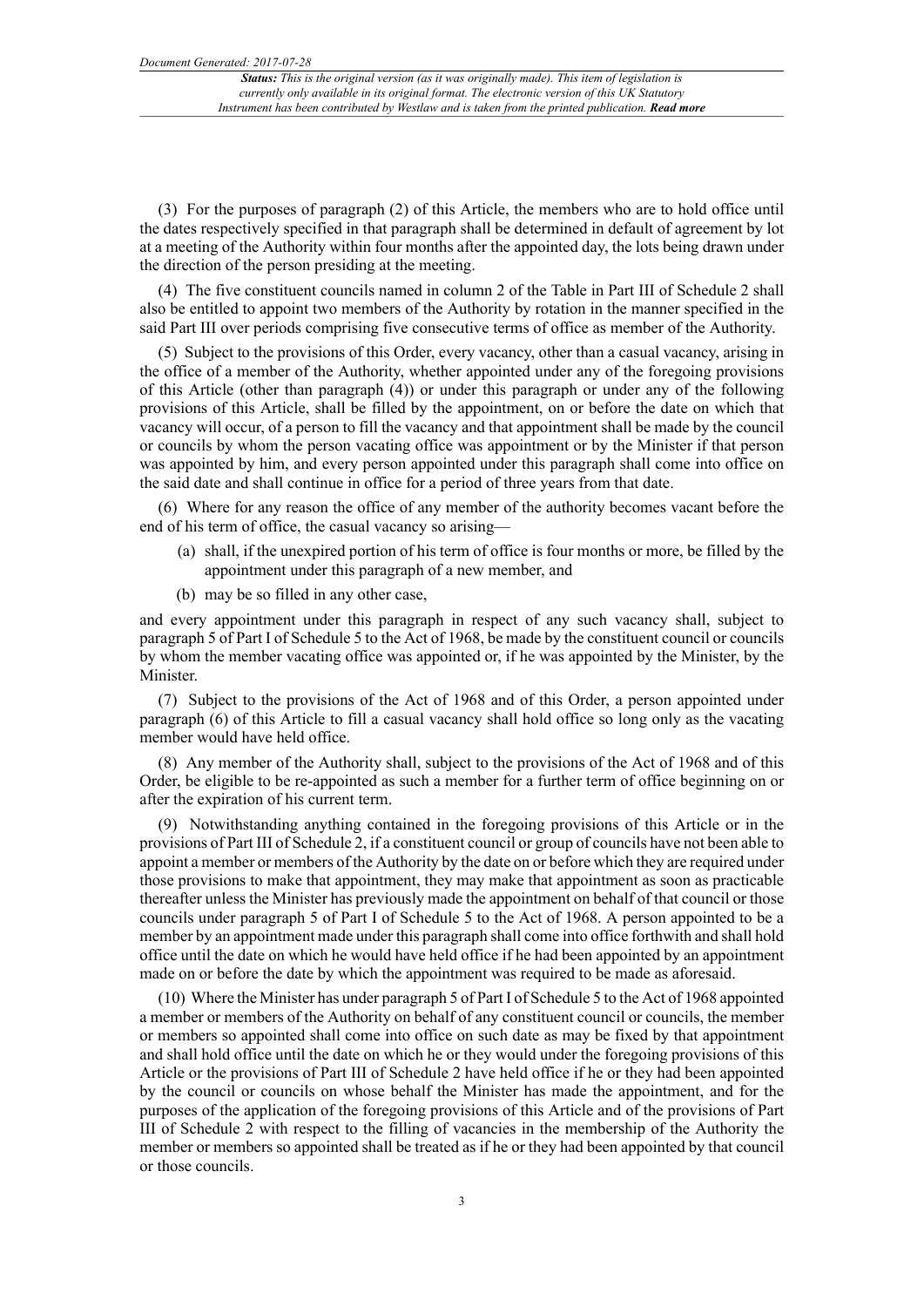(11) Subject to the following provisions of this Article, a person appointed as a member of the Authority by any one of the appointing authorities, that is to say, the Minister, a constituent council or a group of constituent councils, may not be appointed as such a member by any other of the appointing authorities for any term of office which coincides with, or falls partly within, his term of office under the first mentioned appointment.

(12) If it happens that a person is appointed as a member of the Authority by more than one of the said appointing authorities for a term which coincides or overlaps as mentioned in paragraph (11) above, that person shall within one month of the making of the last of those appointments choose under which appointment he will serve as a member and give notice in writing of his choice to the Secretary of the Authority, or, if no such Secretary has been appointed, to the town clerk mentioned in paragraph  $1(1)$  of Schedule 3, and thereupon the other appointment or appointments shall be deemed void.

(13) If a person who should have given notice of his choice under paragraph (12) above fails to do so within the period specified in that paragraph, he shall be deemed to have chosen to serve under the appointment first made and to have given notice of his choice under that paragraph immediately before the end of that period.

(14) Where an appointment is deemed void under the provisions of paragraph (12) above, a further appointment shall be made as if a casual vacancy in the Authority had arisen.

## **Notices to be given of appointments of members of the Authority**

**6.**—(1) As soon as practicable after each appointment of a member or members of the Authority has been made by a constituent council or a group of constituent councils, notice in writing of that appointment, specifying the name, address and description of each person appointed, shall be given in accordance with the following provisions of this paragraph, that is to say—

- (a) in the case of an appointment made before the date of the first annual meeting of the Authority by a constituent council named in column 1 of Part I of Schedule 2 (other than the Birmingham City Council) or by a constituent council under Part III of Schedule 2 the notice shall be given by the town clerk or clerk of the council making the appointment to the town clerk of the City of Birmingham,
- (b) in the case of an appointment made on or after the date of the said first annual meeting by a constituent council named in column 1 of Part I of Schedule 2 or by a constituent council under Part III of Schedule 2 the notice shall be given by the town clerk or clerk of the council making the appointment to the Secretary of the Authority,
- (c) in the case of a joint appointment by a group of councils specified in column 1 of Part II of Schedule 2 the notice shall be given by the town clerk or clerk of the council in that group first named in the said column 1 to the town clerk of the City of Birmingham where the joint appointment is made before the date of the said first annual meeting and to the Secretary of the Authority in any other case.

(2) The town clerk of the City of Birmingham shall as soon as practicable after his council have, before the date of the said first annual meeting, appointed a member of the Authority give notice in writing to the Minister and to all other constituent councils of that appointment, specifying the name, address and description of the person so appointed, and shall also give notice in writing—

- (a) to the Minister (except where the appointment in question was made by the Minister) and all the constituent councils (other than the particular council making the appointment in question) of all appointments of members of the Authority of which he receives notice under the provisions of this Article, and
- (b) to the Secretary of the Authority, of any appointment made by his council at any time and also of all appointments of such members of of which he has received notice under the provisions of this Article,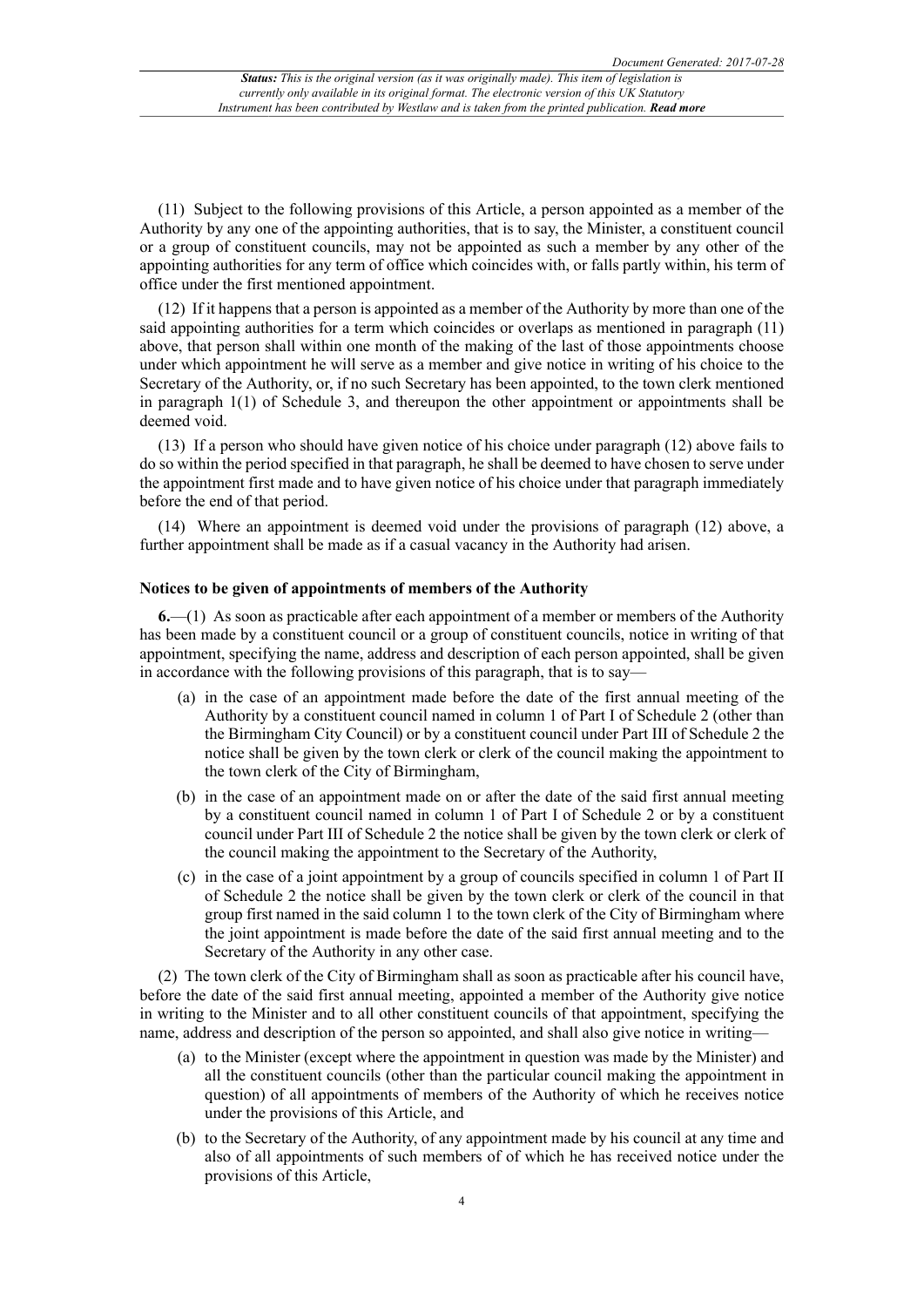specifying in each case the constituent council, group of constituent councils, or the Minister (as the case may be) by whom the appointments have been made and the names, addresses and descriptions of the persons so appointed.

(3) The Minister shall give notice in writing of all appointments of members from time to time made by him—

- (a) to the town clerk of the City of Birmingham, in the case of appointments made before the date of the said first annual meeting, and
- (b) to the Secretary of the Authority, in all other cases,

and such notice shall specify in each case the names, addresses and descriptions of the persons so appointed.

(4) The Secretary of the Authority shall give notice in writing to the Minister of all of members of the Authority from time to time made under this Order by any constituent council or group of constituent councils, specifying the names, addresses and descriptions of the persons so appointed, and shall keep all constituent councils notified of all appointments of members of the Authority from time to time made under this Order, whether by a constituent council or a group of constituent councils or by the Minister.

#### **Notification of establishment of the Authority**

**7.** The Authority shall as soon as practicable after the appointed day cause notice of their establishment to be published in such local newspapers circulating in the designated area as they may think appropriate for informing persons appearing to them to be likely to be concerned.

### **Vacation of office by members of the Authority**

**8.**—(1) A member of the Authority may resign his office at any time by notice in writing under his hand given to the Secretary of the Authority, and his resignation shall take effect upon the receipt of such notice by the said Secretary.

(2) A member of the Authority who becomes disqualified for being such a member shall vacate his office immediately upon becoming so disqualified.

(3) A member of the Authority shall also vacate his office if he has throughout a period of six consecutive monthsfailed to attend any meeting of the Authority, unlessthe failure was due to illness or some other reason approved before or during that period by the Authority, but for the purposes of this paragraph attendance as a member at a meeting of any committee or sub-committee of the Authority shall be regarded as attendance at a meeting of the Authority.

(4) Whenever a casual vacancy arises in the office of a member of the Authority (whether by reason of any of the foregoing provisions of this Article or by reason of paragraph 3 or 4 of Part I of Schedule 5 to the Act of 1968 or otherwise howsoever), the Secretary of the Authority shall forthwith notify the vacancy so arising to the constituent council or group of constituent councils responsible for appointing a member to fill that vacancy or, where the member was appointed by the Minister otherwise than under paragraph 5 of Part I of Schedule 5 to the Act of 1968, to the Minister.

## **Disqualification for membership of the Authority**

**9.** A person shall be disqualified for being a member of the Authority at any time if at that time—

- (a) he holds any paid office (other than that of the Chairman of the Authority) of or under the Authority, or
- (b) he is precluded by virtue of the provisions of paragraph 3 of Part I of Schedule 5 to the Act of 1968 from being appointed to be such a member, or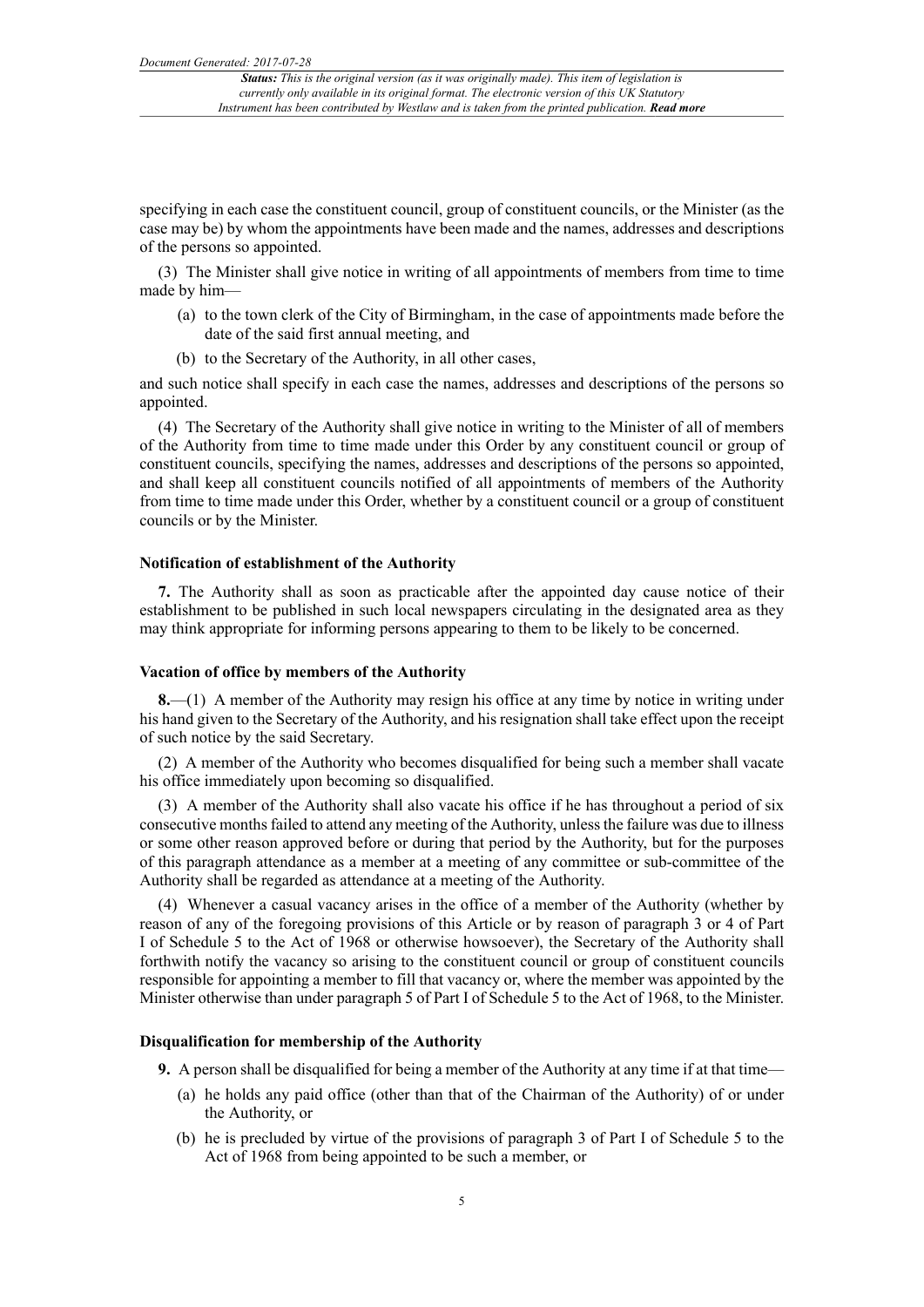(c) he is disqualified for being a member of a local authority by virtue of the provisions contained in section 59(1)(b), (d), (e) or (f) of the Act of 1933.

## **Appointment of deputies**

**10.**—(1) Each constituent council or group of constituent councils appointing a member of the Authority may, at the same time or at any time while any member so appointed holds office, appoint a person to act as a deputy for that member by attending and voting at any meeting of the Authority from which that member is absent.

(2) A person who is appointed to be a deputy for a member may not, so long as his appointment continues, be appointed to act as a deputy for any other member.

(3) A person appointed to be a deputy may,subject to the provisions of this Order, be so appointed for such period and on such terms and conditions as may be specified in the appointment, but any person so appointed may at any time resign his office by notice in writing given to the town clerk or clerk of the council by whom he was appointed or in the case of a member appointed by a group of councils given to the town clerk or clerk of the first named council in that group, and the town clerk or clerk of the council in question shall, upon receipt of such notice, forthwith notify the Secretary of the Authority of the resignation.

(4) A person shall cease to be entitled to act as a deputy for a member if that member vacates his office, unless that member is forthwith re-appointed as a member.

(5) A person appointed to be a deputy for a member may also attend and vote at any meeting of any committee of the Authority, being a meeting of the committee at which the member for whom he is deputy was entitled to attend and vote and from which that member was absent.

(6) The provisions of this Order relating to the giving of notices of the appointment of members of the Authority and to the disqualification of a person for being such a member shall apply in relation to any deputy as they apply in relation to the member for whom he is appointed to act as a deputy.

## **Meetings and proceedings of the Authority**

**11.** The provisions contained in Schedule 3 shall have effect with respect to the meetings and proceedings of the Authority.

#### **Remuneration of the Chairman of the Authority**

**12.** There may be paid to the Chairman of the Authority such sum by way of remuneration as the Authority think reasonable.

#### **Allowances to the Chairman and members of the Authority**

**13.**—(1) Sections 112 to 115 and 117 of the Local Government Act 1948 and any regulations for the time being having effect under the said section 117 shall apply, with the necessary modifications, to the Authority and their members as if the Authority were a body to which Part VI of that Act applies, for the purpose of regulating the allowances which members of the Authority are to be entitled to be paid or which they may be paid in respect of loss suffered or expenditure incurred for the purpose of enabling them to perform approved duty as defined in the said section 115 as applied to the Authority as aforesaid.

(2) The following expenses of members of the Authority, or of any committee or sub-committee thereof, that is to say—

(a) any reasonable expenses incurred in attending a conference or meeting convened for the purpose of discussing any matter connected with the discharge of the functions of the Authority or the Executive,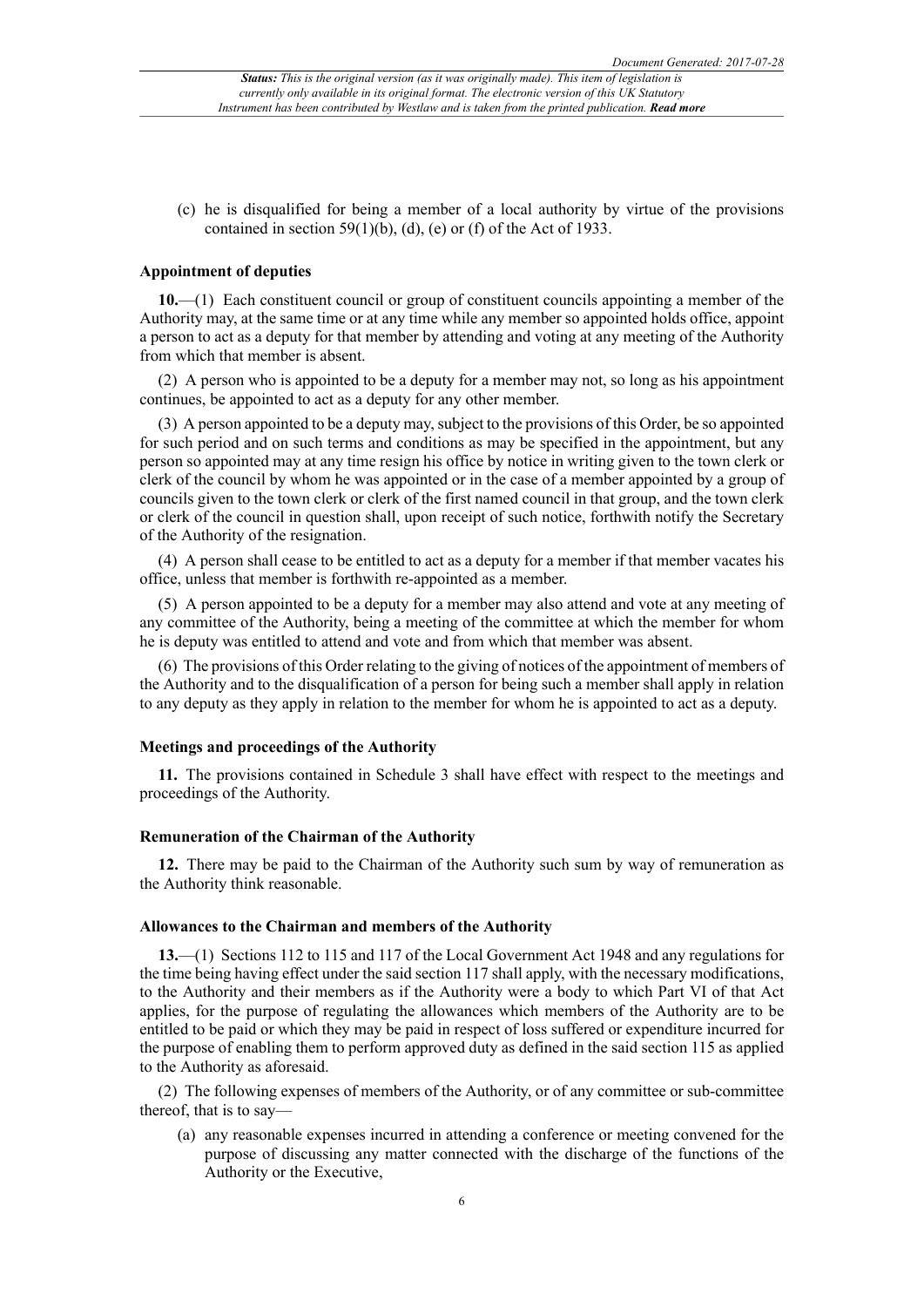- (b) subject to paragraph (3) of this Article, any travelling or other expenses properly incurred in making official or courtesy visits (whether inside or outside the United Kingdom) on behalf of the Authority,
- (c) any expenses incurred in the reception or entertainment by way of official courtesy of—
	- (i) distinguished persons residing in the designated area or visiting that area, or
	- (ii) personsrepresentative of, or connected with, associations or organisations concerned with public passenger transport, whether inside or outside the United Kingdom,

shall be defrayed by the Executive.

(3) The amount to be defrayed by the Executive under paragraph (2)(*b*) of this Article in respect of expenses incurred by a member of the Authority in connection with a visit within the United Kingdom shall not exceed the payments which the member would have been entitled to receive by way of travelling allowance or subsistence allowance under section 113 of the Local Government Act 1948, if the making of the visit had been an approved duty of the member within the meaning of that section as applied by paragraph (1) of this Article.

(4) Section 114(3) of the Local Government Act 1948 shall have effect in relation to the power to defray expenses conferred by paragraph  $(2)(a)$  of this Article as if any such conference or meeting as is mentioned in the said paragraph  $(2)(a)$  were included in paragraph  $(c)$  of the definition of "approved duty" in section 115 of the said Act of 1948.

(5) The provisions of this Article shall apply in relation to deputies for members of the Authority, when acting as deputies, as they apply in relation to the members themselves.

#### **Appointment and remuneration of officers and servants of the Authority**

**14.** The Authority shall appoint a Secretary and may appoint such other officers and servants as they may think fit and there may be paid to the officers and servants of the Authority such remuneration as the Authority may think fit.

#### **The Executive to pay the expenses of and provide accommodation for the Authority**

**15.**—(1) Without prejudice to section 15(5) of the Act of 1968, the Executive shall defray the remuneration and allowances payable to the Chairman and any other member of the Authority or to any officer or servant of the Authority and also all expenses incurred by any officer or servant of the Authority and also all expenses incurred by any officer or servant of the City of Birmingham in performing any functions conferred or imposed on him by this Order.

(2) The Executive shall provide all such accommodation and other facilities as the Authority may require to enable them and any officer or servant of theirs to exercise their functions under the Act of 1968 or this Order.

### **Establishment of the Executive**

**16.**—(1) The Authority shall establish a Passenger Transport Executive for the designated area which shall consist of—

- (a) a Director General to be appointed (subject to the provisions of Part II of Schedule 5 to the Act of 1968) by the Authority, and
- (b) not less than two nor more than eight other members to be appointed (subject as aforesaid) by the Authority after consultation with the Director General.

(2) The Executive shall be established on such date as may be fixed by the Authority, being the earliest practicable date after the Director General and not less than two other members of the Executive have been appointed as aforesaid, and the Authority shall cause notice of the establishment of the Executive on that date to be published in such local newspapers circulating in the designated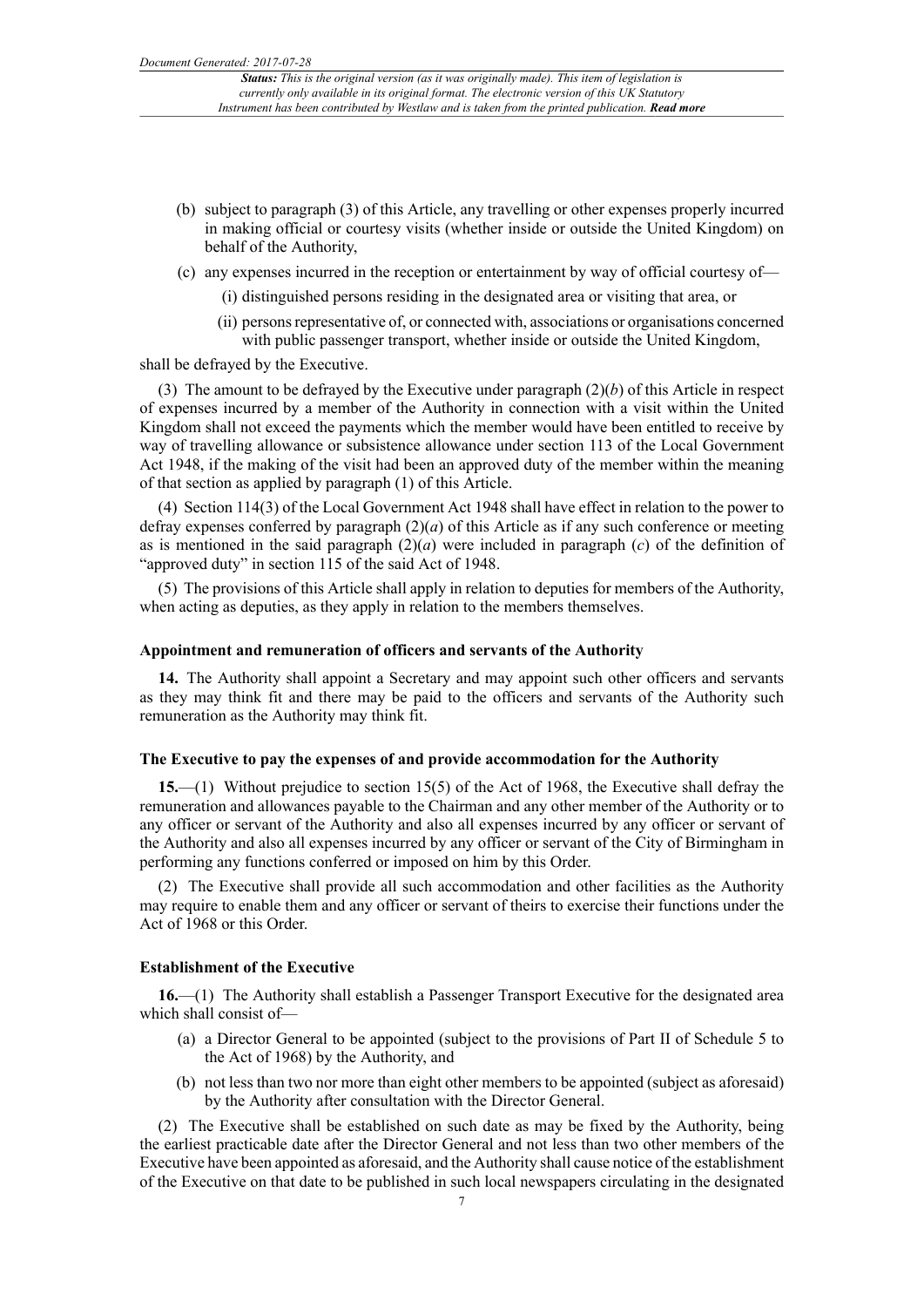area as they may think appropriate for informing persons appearing to them to be likely to be concerned.

(3) As soon as may be after their establishment as aforesaid the Executive shall appoint a Secretary.

## **Proceedings of the Executive**

**17.**—(1) The application of the seal of the Executive shall be authenticated by the signature of the Secretary of the Executive or by some other person authorised by the Executive, either generally or specially, to act for that purpose.

(2) The provisions of paragraphs 1 to 5 of Part V of Schedule 3 to the Act of 1933 (which provide as to the conduct of business at meetings) shall apply to the Executive as if the Executive were a local authority and as if for the references therein to that Act there were substituted references to this Order, but nothing in those paragraphs shall derogate from the power of the Executive to delegate to their Director General under Article 21.

(3) The Executive may fix their quorum and may, subject to the foregoing provisions of this Article, regulate their own procedure.

#### **Application of certain enactments relating to local authorities etc**

**18.**—(1) The provisions of the following enactments which relate to the disability of members of local authorities for taking part in the consideration or discussion of, or for voting on, any question with respect to contracts, proposed contracts or other matters in which they have a pecuniary interest, that is to say—

section 76 of the Act of 1933 (as amended by section 131 of the Local Government Act 1948 and section 15 of the Local Government (Miscellaneous Provisions) Act 1953,

section 95 of the Act of 1933, and

section 1 of the Local Government (Pecuniary Interests) Act 1964,

shall apply, as they apply to members of local authorities or of any committees or sub-committees of such authorities—

- (a) to members of the Authority and their deputies and to members of any committee or subcommittee of the Authority, but so that in such application the said provisions shall have effect as if in the said sections 76 and 95 of the Act of 1933 there were substituted for the references therein to the clerk of the authority references to the Secretary of the Authority, and
- (b) to members of the Executive or of any committee or sub-committee of the Executive, but so that in such application the said provisions shall have effect as if—
	- (i) they referred only to contracts and proposed contracts and did not extend to other matters,
	- (ii) subsections (7) and (8) were omitted from section 76 of the Act of 1933,
	- (iii) subsections (5) and (6) were omitted from section 1 of the Local Government (Pecuniary Interests) Act 1964, and
	- (iv) in sections 76 and 95 of the Act of 1933 there were substituted for the references to the clerk of the authority references to the Secretary of the Executive.

(2) The provisions of section 123 of the Act of 1933 and of section 2 of the Local Government (Pecuniary Interests) Act 1964 (which relate to the disclosure by officers of local authorities of their interest in contracts or proposed contracts) shall apply in relation to officers and servants of the Authority or the Executive as they apply in relation to officers and servants of local authorities.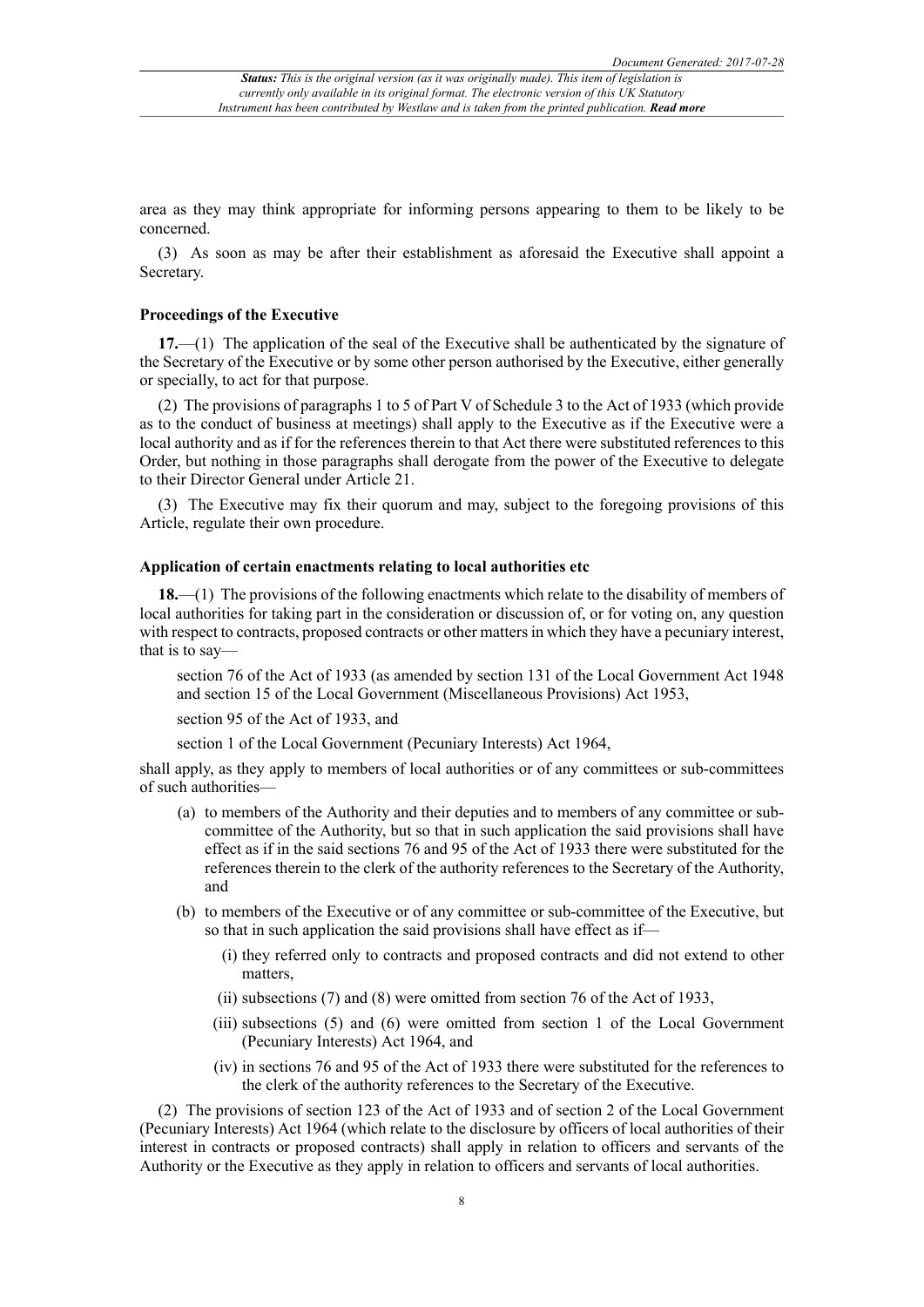(3) Section 122 of the Act of 1933 (which disqualifies a person who is a member of a local authority for being appointed by that authority to any paid office while his membership continues and for twelve months thereafter) shall apply in relation to members of the Authority as it applies in relation to members of local authorities, but as if the reference therein to any paid office included a reference to any paid office of or under the Authority (except the office of Chairman of the Authority), to the office of Director General or other member of the Executive and to any office, appointment or employment under or with the Executive or any subsidiary thereof and as if the reference therein to being appointed by the local authority included a reference (in the case of any office, appointment or employment under or with the Executive or any subsidiary thereof) to appointment by the Executive or subsidiary as the case may be.

(4) Subsections (4) to (9) of section 12 of the General Rate Act 1967.which contains provisions as to precepts) shall apply to the Authority as they apply to a precepting authority named in subsection (1) of that section, but as if in subsection (8) for the second reference to the precepting authority there were substituted a reference to the Executive.

(5) Sections 287(1), 288 and 289 of the Act of 1933 (which relate to public notices or other documents required to be given or displayed by local authorities) shall apply in relation to the Authority as they apply in relation to a local authority, but as if any reference therein to the area of a local authority were a reference to the designated area.

(6) Section 130 of the Local Government Act 1948 (which relates to insurance by local authorities against accidents to members) shall apply to the Authority and the Executive as it applies to a local authority.

(7) Section  $202(2)(a)$  of the Road Traffic Act 1960 (which provides that the requirements of section 201 of that Act as to users of motor vehicles being insured or secured against third party risks are not to apply to a vehicle owned by any such local authority as is mentioned in the said subsection  $(2)(a)$ ) shall apply to a vehicle owned by the Executive, or by any subsidiary of the Executive, as it applies to a vehicle owned by the Executive, or by any subsidiary of the Executive, as it applies to a vehicle owned by any local authority so mentioned.

(8) Section 212 of the Act of 1933 (which relates to the repayment of sums borrowed by a local authority by way of mortgage) and section 277 of the said Act (which relates to the appearance of local authorities in legal proceedings) shall respectively apply in relation to the Executive as they apply in relation to a local authority.

## **Designation of superannuation fund and application of the Local Government Superannuation Acts**

**19.**—(1) The superannuation fund maintained under the Local Government Superannuation Acts 1937 to 1953 by the Birmingham City Council shall be the fund in the benefits of which persons who are or have been employed by the Authority, the Executive or a subsidiary of the Executive are entitled to participate, but such entitlement shall be subject to the provisions of those Acts as applied by this Article.

(2) Without prejudice to paragraph 5 of Part II of Schedule 5 to the Act of 1968, the provisions of the Local Government Superannuation Acts 1937 to 1953 and of any instruments for the time being in force under any of those Acts (which provisions are hereafter in this Article referred to as "the said provisions") shall, subject as hereafter provided in this and the succeeding paragraphs of this Article, apply to persons who are or have been members of the Executive, or officers or servants of the Authority or the Executive, or directors, officers or servants of a subsidiary of the Executive as they apply to persons who are or have been officers or servants of a local authority not being either a local authority specified in Part I of Schedule 1 to the Local Government Superannuation Act 1937 or a local Act authority, but—

(a) in their application to persons who are or have been officers or servants of the Authority or directors, officers or servants of a subsidiary of the Executive, the said provisions shall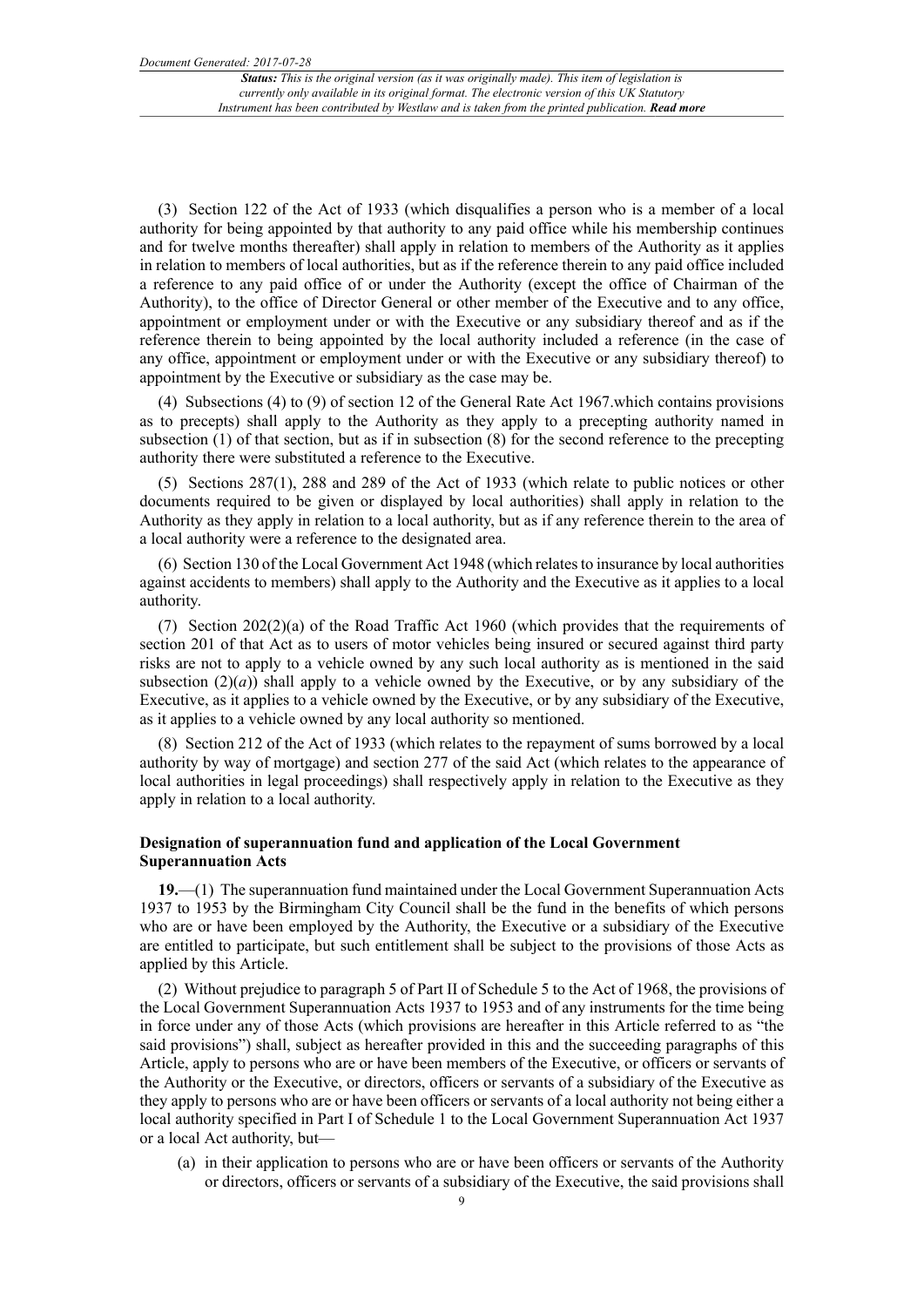have effect as if the Authority or the subsidiary (as the case may be) were the Executive, so that for the purposes of the said provisions the Executive shall be the employing authority in relation to those persons, and

- (b) in their application to persons who are officers or servants of the Authority or of the Executive or of a subsidiary of the Executive, the said provisions shall have effect as if at the end of paragraph (c) of section 3(2) of the Local Government Superannuation Act 1937 there were added the words "or who is an officer or servant belonging to a class or description which the authority have by a statutory resolution specified as a class or description the members of, or persons falling within, which are to be contributory employees", and
- (c) in their application to persons who are or have been members of the Executive or directors of a subsidiary of the Executive, the said provisions shall have effect as if service as such a member or director were service in the employment of the Executive.
- (3) The Executive shall not, without the consent of the.Authority—
	- (a) resolve that a member of the Executive shall be a contributory employee for the purposes of the said provisions, or
	- (b) exercise as respects a person who is or has been a member of the Executive any power given to them by the said provisions as the employing authority which would have the effect of sanctioning the conferment, on or in respect of that person in connection with his service as such a member, of any superannuation privilege or benefit (including any increase in such privilege or benefit and any extension of his service for superannuation purposes) to which he would not be entitled under the said provisions if that power were not exercised.

(4) The Executive shall not resolve that a member of the Executive or a director of a subsidiary of the Executive shall be a contributory employee for the purpose of the said provisions unless his service as such a member or director is whole time service, that is to say, service to which he is required by the terms of his appointment to devote substantially the whole of his time.

(5) Any expression used in this Article which is also used in the Local Government Superannuation Act 1937 has the same meaning in this Article as it has in that Act.

(6) This Article shall be without prejudice to section  $10(1)(xxx)$  of, and paragraph 4 of Part II of Schedule 5 to, the Act of 1968.

#### **Appointment of committees by the Authority and the Executive**

**20.**—(1) The Authority and the Executive may each appoint committees for any such purposes as in the opinion of the Authority or the Executive would be better regulated and managed by means of a committee and, except as provided in paragraph (2) of this Article, any such committee shall consist wholly of members of the Authority or the Executive, as the case may be.

(2) Where a committee is appointed by the Authority or the Executive for the exercise of functions which are advisory only, the committee may consist wholly or partly of persons who are not members of the Authority or the Executive, as the case may be, but so however that a member of the Executive shall not be appointed to a committee of the Authority.

(3) The Authority and the Executive may delegate to any committee appointed by them, with or without restrictions or conditions as they think fit, the exercise of any of their functions except—

- (a) in the case of a delegation by the Authority, their power to issue precepts or to give any such approval as is mentioned in section 15(2) of the Act of 1968, and
- (b) in the case of a delegation by the Executive—

(i) their power to borrow money, and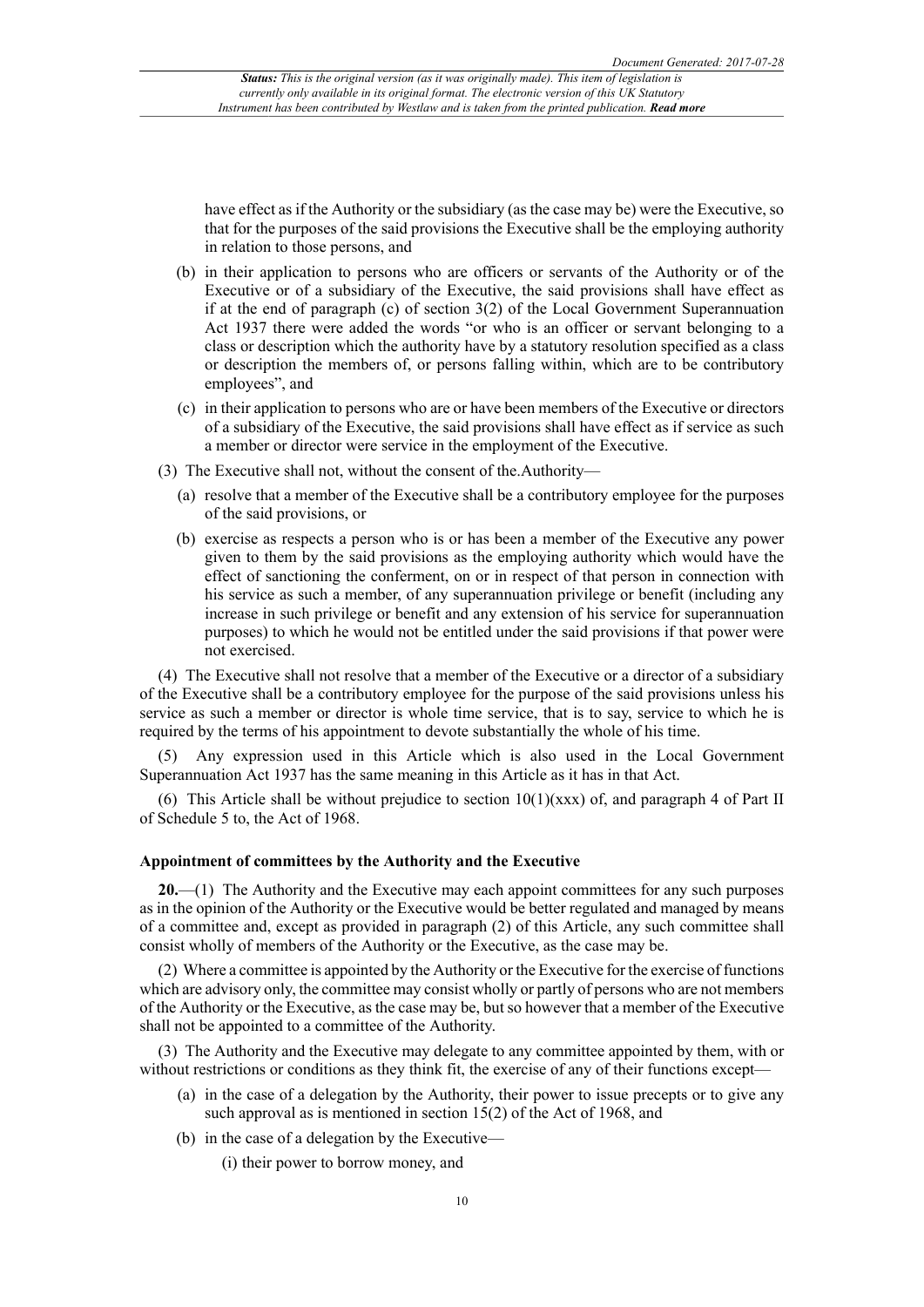(ii) their power to pass a statutory resolution under section 3(2) of the Local Government Superannuation Act 1937 as applied by Article 19.

(4) The Authority and the Executive may make rules with respect to the meetings and proceedings of any committee appointed by them (including quorum, place of meeting, notices to be given at meetings and the appointment of a Chairman or Vice Chairman), but subject to any rules so made any such committee may regulate their own procedure.

#### **Delegation of functions to the Director General of the Executive**

**21.** The Executive may delegate to their Director General, subject to such restrictions or conditions as they may think fit, the exercise of any functions of the Executive which under Article 20 may be delegated by them to a committee.

#### **Validity of acts of the Authority and the Executive**

**22.** The validity of anything done by the Authority or the Executive or any committee thereof shall not be affected by any vacancy in their membership or by any defect in the appointment, or the qualification for appointment, of the Chairman of the Authority or of the Director General of the Executive or of any other member of the Authority or the Executive, or of any member of any such committee.

## **Authentication of documents**

**23.** Every document purporting to be an instrument issued by the Authority or the Executive and to be sealed with the seal of the Authority or the Executive and authenticated in accordance with the provisions of paragraph 11 of Schedule 3 or of Article 17(1) or to be signed on behalf of the Authority or the Executive by their Secretary or by some other person authorised by the Authority or the Executive, either generally or specially, to act for that purpose shall be received in evidence and be deemed to be such a document without further proof unless the contrary is proved

Sealed with the Official Seal of the Minister of Transport the 27th January 1969.

*Richard Marsh* Minister of Transport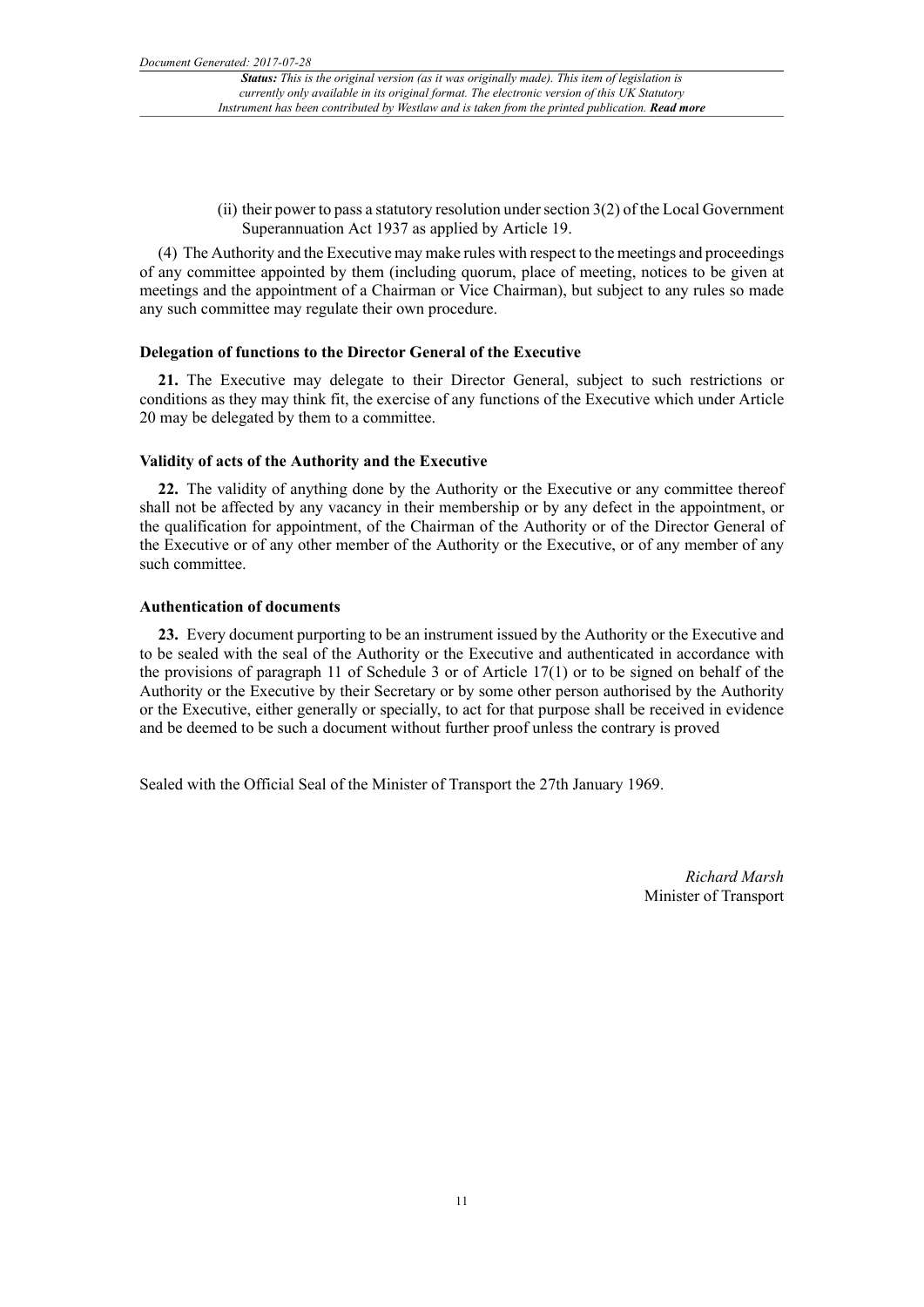### SCHEDULE 1

## DESCRIPTION OF THE DESIGNATED AREA

The designated area is the area which consists of all the following local authority areas or parts of such areas, that is to say—

- (a) the county boroughs of the City of Birmingham, Dudley, Solihull, Walsall, Warley, West Bromwich and Wolverhampton;
- (b) so much of the administrative county of Stafford as is comprised in the following county districts or parts of such districts, that is to say—
	- (i) the urban districts of Aldridge-Brownhills and Cannock;
	- (ii) so much of the rural district of Cannock as is comprised in the following parishes— Brewood, Cheslyn Hay, Essington, Featherstone, Great Wyrley, Hilton, Saredon and Shareshill;
	- (iii) so much of the rural district of Lichfield as is comprised in the following parishes— Burntwood, Hammerwich and Shenstone;
	- (iv) so much of the rural district of Seisdon as is comprised in the following parishes—

Codsall, Himley, Kinver, Lower Penn, Pattingham, Wombourne and Wrottesley;

- (c) so much of the administrative county of Warwick as is comprised in the following county districts or parts of such districts, that is to say—
	- (i) the borough of Sutton Coldfield;
	- (ii) so much of the rural district of Meriden as is comprised in the following parishes—

Bickenhill, Castle Bromwich, Coleshill, Curdworth, Hampton in Arden, Kingshurst, Lea Marston, Nether Whitacre, Shustoke, Water Orton and Wishaw;

(iii) so much of the rural district of Stratford-on-Avon as is comprised in the following parishes—

Hockley Heath and Tanworth-in-Arden;

- (d) so much of the administrative county of Worcester as is comprised in the following county districts or parts of such districts, that is to say—
	- (i) the boroughs of Halesowen and Stourbridge;
	- (ii) the urban districts of Bromsgrove and Redditch;
	- (iii) the rural district of Bromsgrove.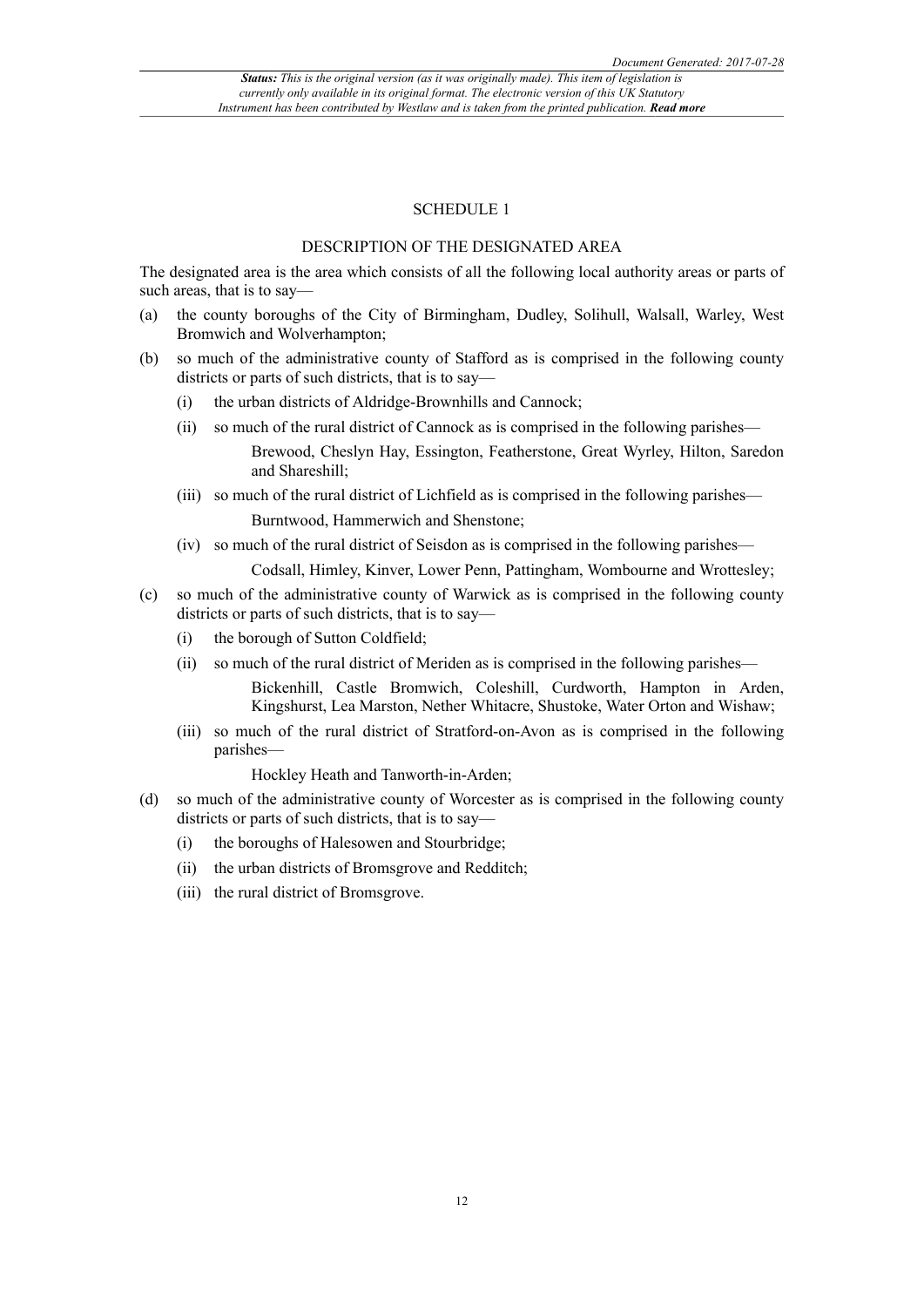*Status: This is the original version (as it was originally made). This item of legislation is currently only available in its original format. The electronic version of this UK Statutory Instrument has been contributed by Westlaw and is taken from the printed publication. Read more*

## SCHEDULE 2

## CONSTITUENT COUNCILS ENTITLED TO APPOINT MEMBERS OF THE AUTHORITY

## PART I

## Councils each entitled to appoint a member and the number of members they are to appoint

|                                       | (2)               |
|---------------------------------------|-------------------|
| Name of Council                       | Number of Members |
| <b>Stafford County Council</b>        |                   |
| Warwick County Council                | ı.                |
| <b>Worcester County Council</b>       |                   |
| Birmingham City Council               | 9                 |
| Dudley County Borough Council         |                   |
| Solihull County Borough Council       | л.                |
| <b>Walsall County Borough Council</b> |                   |
| Warley County Borough Council         |                   |
| West Bromwich County Borough Council  |                   |
| Wolverhampton County Borough Council  | 2                 |

## PART II

The groups of councils entitled jointly to appoint a member and the number of members to be appointed by each group

| $\left( l\right)$                          | (2)                     |
|--------------------------------------------|-------------------------|
| Groups                                     | Number of Members to be |
|                                            | appointed by each group |
| Aldridge-Brownhills Urban District Council |                         |
| Cannock Urban District Council             |                         |
| <b>Cannock Rural District Council</b>      |                         |
| Lichfield Rural District Council           |                         |
|                                            |                         |
| Seisdon Rural District Council             |                         |
| Sutton Coldfield Borough Council           |                         |
| Meriden Rural District Council             |                         |
| Stratford-on-Avon Rural District Council   |                         |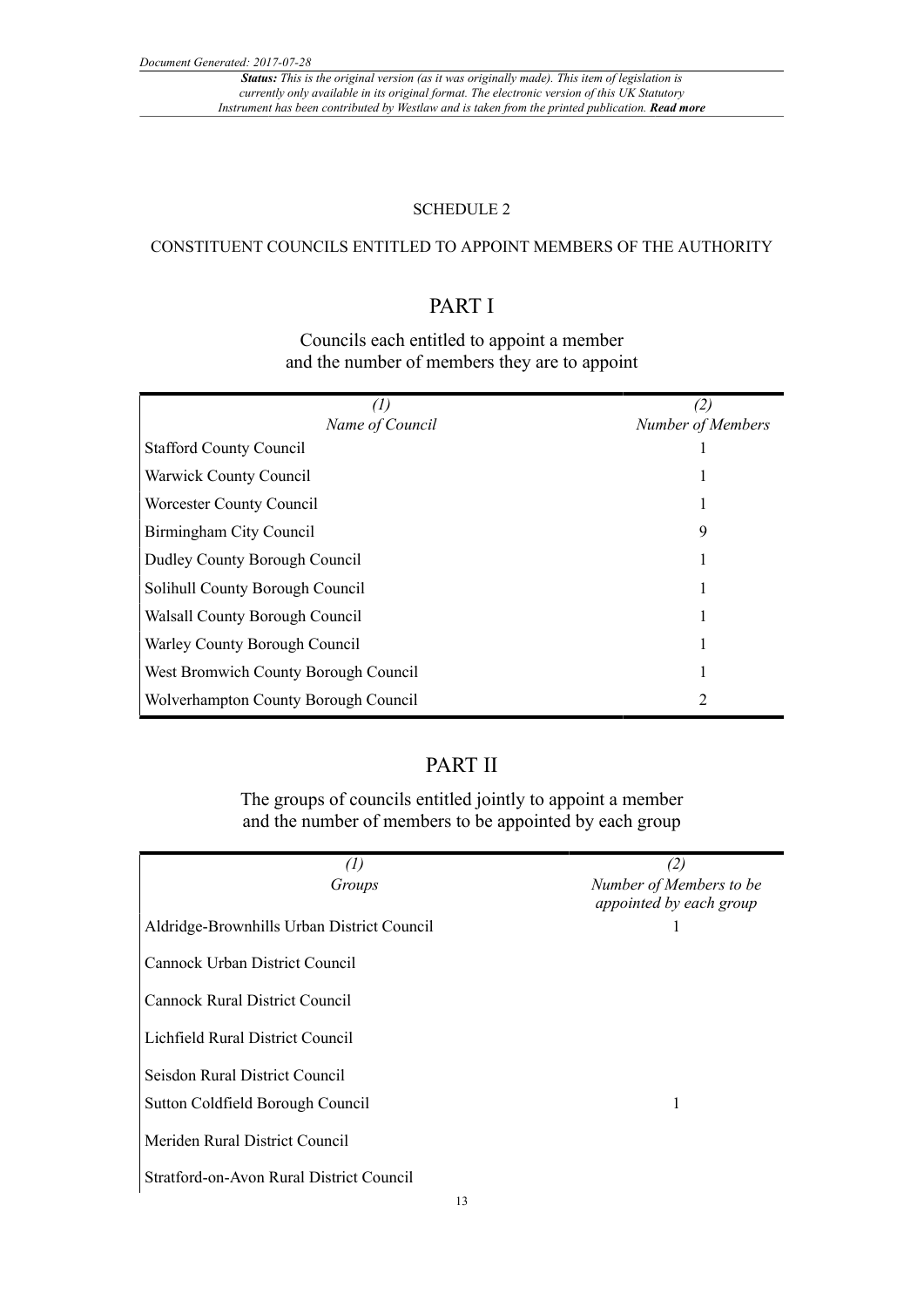| $\left( I\right)$                 | (2)                                                |  |
|-----------------------------------|----------------------------------------------------|--|
| Groups                            | Number of Members to be<br>appointed by each group |  |
| Halesowen Borough Council         |                                                    |  |
| Stourbridge Borough Council       |                                                    |  |
| Bromsgrove Urban District Council |                                                    |  |
| Redditch Urban District Council   |                                                    |  |
| Bromsgrove Rural District Council |                                                    |  |

## PART III

## Provisions for the appointment of two additional members of certain councils in rotation over periods comprising five consecutive terms of office as member of the Authority

**1.** For each of the terms listed in column 1 of the Table below in any period of five consecutive terms of office as member of the Authority each council specified in column 2 of that Table in relation to that term, or where two councils are specified in the said column 2 in relation to that term as alternatives, each chosen alternative council, shall appoint one member of the Authority.

**2.** Where in relation to a particular appointment two councils are specified in the alternative in column 2 of the said Table, then the choice of the council to make the appointment shall be determined by agreement between the councils concerned or, in default of such agreement before the meeting hereinafter mentioned, shall be determined by lot at the last annual meeting of the Authority to be held before the beginning of the term for which the appointment is to be made, the lots being drawn under the direction of the person presiding at that meeting.

**3.** For the first term in the first of the periods mentioned above the said members shall be appointed on or before the appointed day and shall hold office until the 31st May 1972, and for each remaining term in that period and for every term in all the succeeding periods the said members shall be appointed on or before the 31st May in the year in which the appointments are to be made and shall hold office for 3 years from that date.

**4.** If for any reason the office of a member appointed under the provisions of this Part of this Schedule becomes vacant before the end of his term of office, the provisions of paragraph (6) of Article 5 shall apply for filling that vacancy.

| (1)                                              | (2)                                                                        |
|--------------------------------------------------|----------------------------------------------------------------------------|
| Number of term<br>in any period<br>of five terms | Name of appointing Council                                                 |
| 1st                                              | Walsall County Borough Council and West Bromwich County Borough<br>Council |
| 2nd                                              | Dudley County Borough Council and Warley County Borough Council            |

*TABLE*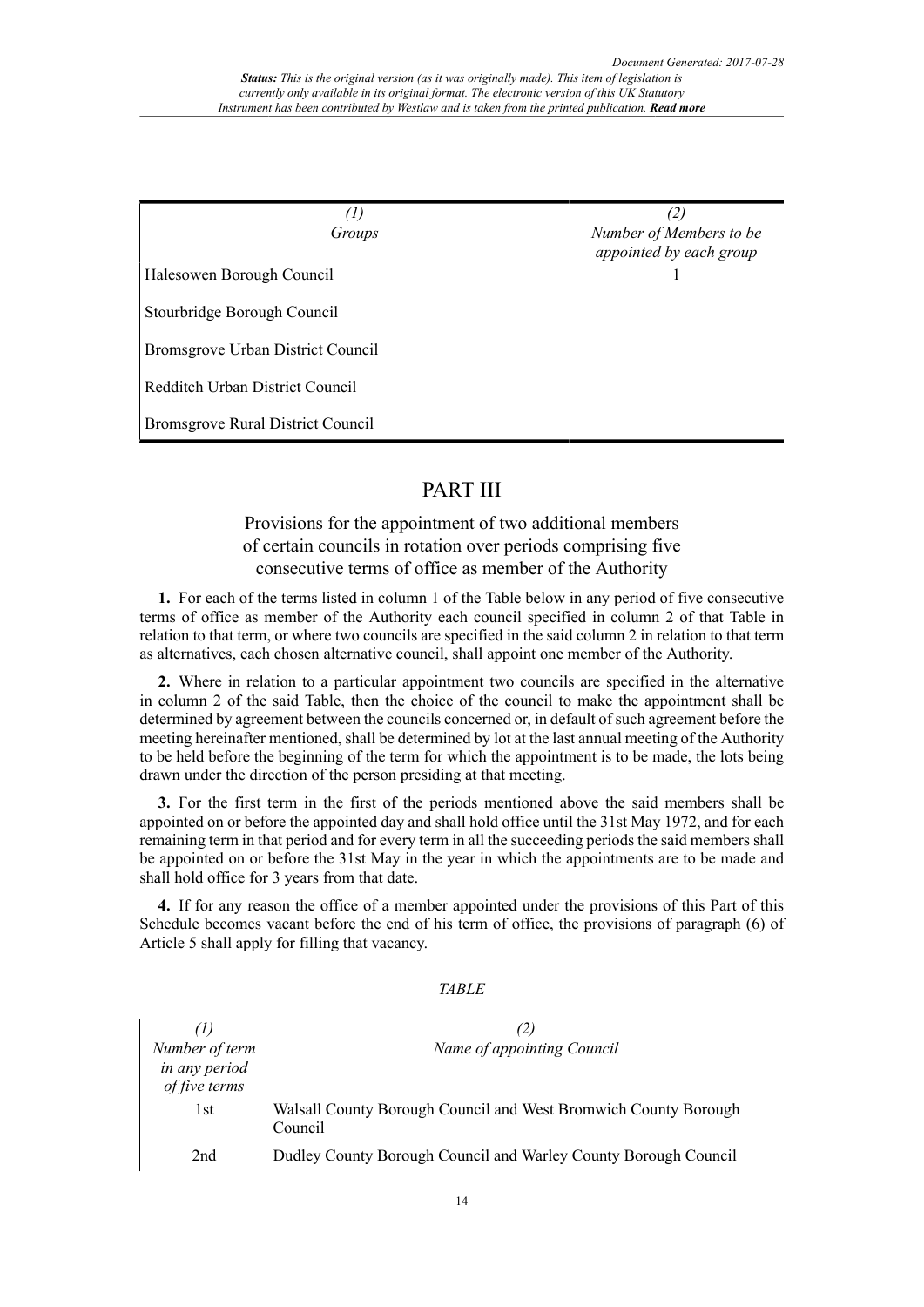*Document Generated: 2017-07-28*

| $\left( I\right)$                                |                                                                                                              |
|--------------------------------------------------|--------------------------------------------------------------------------------------------------------------|
| Number of term<br>in any period<br>of five terms | Name of appointing Council                                                                                   |
| 3rd                                              | Wolverhampton County Borough Council and Either Walsall or West<br><b>Bromwich County Borough Council</b>    |
| 4th                                              | Either Walsall or West Bromwich County Borough Council and Either<br>Dudley or Warley County Borough Council |
| 5th                                              | Wolverhampton County Borough Council and Either Dudley or Warley<br>County Borough Council                   |

#### SCHEDULE 3

## PROVISIONS AS TO MEETINGS AND PROCEEDINGS OF THE AUTHORITY

**1.**—(1) The first meeting of the Authority shall be convened by the town clerk of the City of Birmingham for such day (not later than one month after the appointed day) and at such time and place as may be fixed by the said town clerk who shall, not less than 14 days before the day fixed for that meeting, send notice of that meeting by post to each member of the Authority of whose appointment the said town clerk has been notified.

(2) The said town clerk shall, until such time as the Authority have appointed their Secretary, exercise all such functions on behalf of the Authority as are imposed by this Order on the said Secretary or as might be expected to be exercised by a person appointed to be the Secretary of such a body as the Authority, and as respects anything occurring or falling to be done under or in relation to this Order before such appointment has been made the references in this Order to the Secretary of the Authority shall be construed as references to the said town clerk.

(3) The first business to be transacted at the first meeting of the Authority shall be the appointment in accordance with the provisions of this Schedule of a person to act as Chairman of the Authority, and for the purposes of the transaction of this business the chair at that meeting shall be taken by the Lord Mayor of the City of Birmingham or, if he is unable to be present at that meting, by such person (not being a member of the Authority) as has been nominated to do so by the said Lord Mayor, but no person taking the chair at that meeting by virtue of this sub-paragraph shall be entitled to cast any vote in connection with the transaction of the business aforesaid.

(4) A certificate purporting to be signed by the town clerk of the City of Birmingham that any person has been nominated by the Lord Mayor of that City as mentioned in sub-paragraph (3).above shall be conclusive evidence of the inability of the said Lord Mayor to be present at the said first meeting of the Authority and of the fact of the nomination of that person.

**2.**—(1) The first meeting of the Authority after their establishment shall be the annual meeting of the Authority for the year 1969 and the first meeting of the Authority after the 31st May in any subsequent year shall be the annual meeting for that year.

(2) In every year after 1969 the Authority shall hold their annual meeting as soon as possible after the 31st May and in any event before the 31st July in that year.

(3) The Authority shall between each annual meeting hold at least three other meetings for the transaction of general business and such other meetings shall be held as nearly as may be at regular intervals.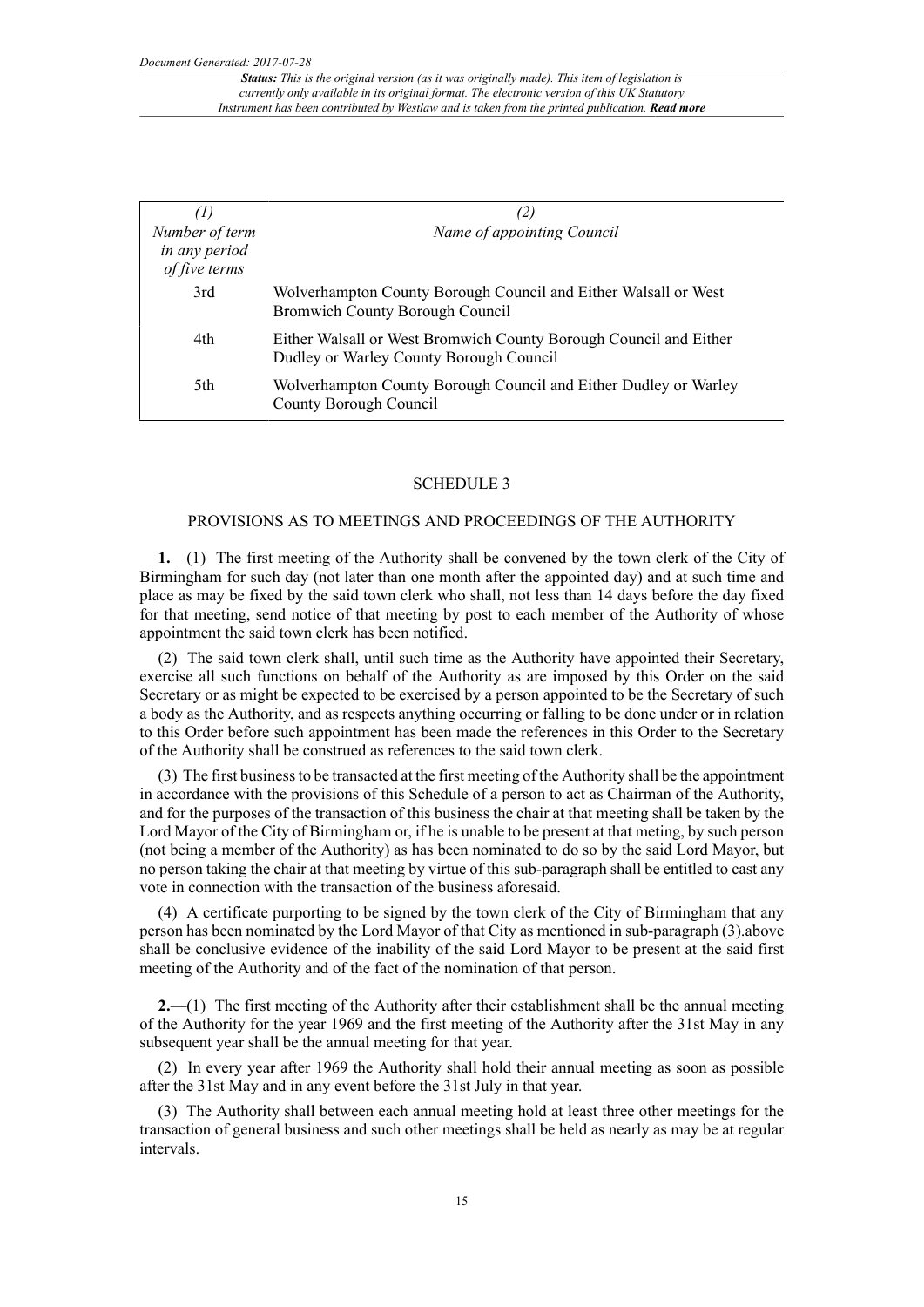**3.**—(1) Subject to paragraph 5 of this Schedule, the Authority shall at their annual meeting in each year appoint one of their members to be Chairman of the Authority and the person so appointed shall come into office forthwith and continue in office until his successor becomes entitled to act as Chairman:

provided that subject to the provisions of this Schedule any Chairman shall be eligible for reappointment at the expiration of the term for which he is to hold office and if so re-appointed shall continue in office accordingly.

(2) The Authority may at each annual meeting appoint one of their number to be Vice Chairman and the provisions of the last foregoing sub-paragraph shall apply in relation to a Vice Chairman as they apply in relation to a Chairman.

(3) The appointment of a Chairman of the Authority shall be the first business to be transacted at each annual meeting of the Authority.

**4.**—(1) Subject to paragraph 5 of this Schedule, on a casual vacancy occurring in the office of Chairman or Vice Chairman the vacancy shall be filled by the appointment by the Authority of one of their members at a meeting to be held as soon as practicable after the vacancy occurs. Where the office so becoming vacant is that of Chairman, such a meeting may be convened by the Secretary of the Authority.

(2) A person appointed under this paragraph to fill a vacancy shall hold office for the period for which the person in whose place he is appointed would have held office and shall then vacate his office but shall be eligible for re-appointment.

**5.**—(1) A person appointed to be Chairman of the Authority may act as such only for the purpose of presiding at the meeting at which he is appointed unless his appointment is approved by the Minister.

(2) If in the case of a person appointed to be Chairman of the Authority the Minister decides not to approve the appointment, then as from the date on which the Minister notifies his decision to the Authority there shall for the purposes of paragraph 4 of this Schedule be deemed to be a casual vacancy in the office of Chairman, but this provision shall be without prejudice to the right of a previous Chairman to continue in office under paragraph 3 of this Schedule until his successor becomes entitled to act as Chairman.

**6.**—(1) The Chairman of the Authority may call a meeting of the Authority at any time.

(2) If the Chairman refuses to call a meeting of the Authority after a requisition for that purpose signed by 5 members of the Authority has been presented to him or if, without so refusing, the Chairman does not call a meeting within 14 days after such requisition has been presented to him, any 5 members of the Authority may forthwith call a meeting of the Authority.

(3) At least 7 clear days before a meeting of the Authority—

- (a) notice of the time and place of the intended meeting shall be published at the offices of the Executive or at such other place as is fixed for the meeting of the Authority, and
- (b) a summons to attend the meeting specifying the business proposed to be transacted thereat shall be left at or sent by post to the usual place of residence of every member of the Authority.

(4) In a case where the meeting is called by members of the Authority under sub-paragraph (2) above the notice referred to in sub-paragraph  $(3)(a)$  above shall be signed by those members and shall specify the business proposed to be transacted thereat, and no business other than that specified in the said notice shall be transacted at a meeting so called.

(5) Want of service on a member of the Authority of the summons referred to in.sub-paragraph  $(3)$ (b) above shall not affect the validity of the meeting.